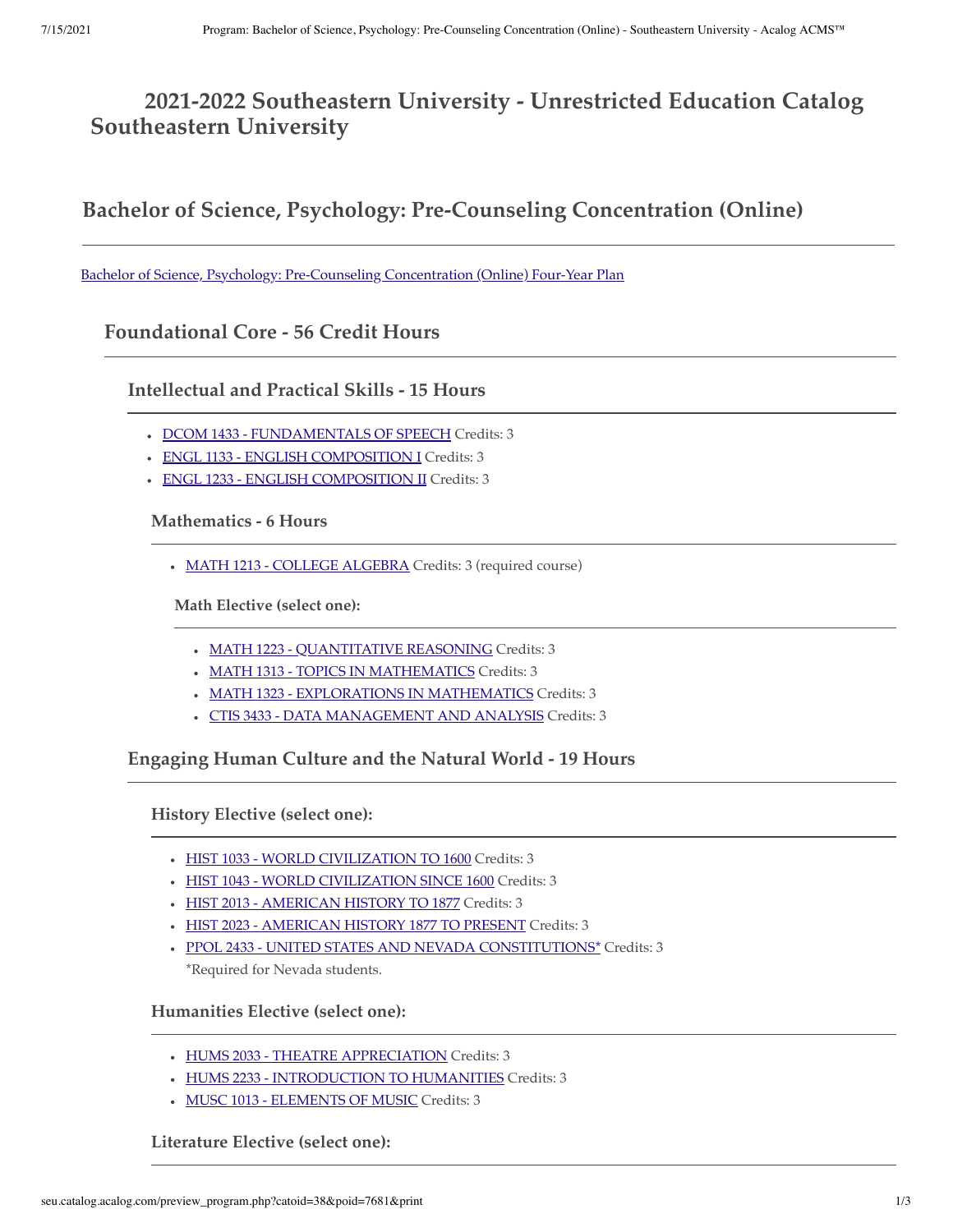- 7/15/2021 Program: Bachelor of Science, Psychology: Pre-Counseling Concentration (Online) Southeastern University Acalog ACMS™
	- ENGL 2133 WI: INTRODUCTION TO LITERATURE Credits: 3

#### **Behavioral Science Elective (select one):**

PSYC 1133 - INTRODUCTION TO PSYCHOLOGY Credits: 3

#### **Social Science Elective (select one):**

PSYC 2233 - MARRIAGE AND FAMILY Credits: 3

**Natural Science Elective (select one):**

BIOL 1334 - ESSENTIALS OF HUMAN ANATOMY & PHYSIOLOGY LECTURE/LAB Credits: 4

#### **Spiritual Formation - 13 Hours**

- CORE 1001 COLLEGE AND CHRISTIAN CALLING Credits: 1
- BIOT 1433 OLD TESTAMENT INTERPRETATION Credits: 3
- BINT 1533 NEW TESTAMENT INTERPRETATION Credits: 3
- THEO 2123 CHRISTIAN THOUGHT AND PRACTICE Credits: 3
- PSYC 3433 INTEGRATION SEMINAR PSYCHOLOGY AND THEOLOGY Credits: 3

### **Christian Responsibility - 9 Hours**

- CORE 1503 PERSONAL STEWARDSHIP Credits: 3
- CORE 2013 HUMAN DIVERSITY AND CHRISTIAN COMMUNITY Credits: 3
- THEO 3123 INTRODUCTION TO ETHICS Credits: 3

## **Psychology - Major Core - 48 Credit Hours**

- . PSYC 2003 WRITING & CAREERS IN PSYCHOLOGY Credits: 3
- · PSYC 2013 RESEARCH METHODS IN PSYCHOLOGY Credits: 3
- PSYC 2023 STATISTICAL METHODS IN PSYCHOLOGY Credits: 3
- PSYC 2133 THEORIES OF PERSONALITY Credits: 3
- PSYC 2333 DEVELOPMENTAL PSYCHOLOGY Credits: 3
- PSYC 3003 ABNORMAL PSYCHOLOGY Credits: 3
- PSYC 3023 CULTURAL PSYCHOLOGY Credits: 3
- · PSYC 3633 PROFESSIONAL/ETHICAL/LEGAL ISSUES Credits: 3
- PSYC 3733 SOCIAL PSYCHOLOGY Credits: 3
- PSYC 4033 PHYSIOLOGICAL PSYCHOLOGY Credits: 3
- PSYC 4083 LEARNING & COGNITION Credits: 3
- PSYC 4093 PSYCHOLOGY CAPSTONE SENIOR SEMINAR Credits: 3

## **Psychology Electives - 12 Credit Hours**

- PSYC 3053 PSYCHOLOGY PRACTICUM Credits: 3
- PSYC 3533 INTRODUCTION TO COUNSELING Credits: 3
- PSYC 4043 DIAGNOSIS, ASSESSMENT & CASE MANAGEMENT Credits: 3

### **Psychology Major Elective (select one):**

PSYC 3103 - MARITAL AND FAMILY THERAPY Credits: 3